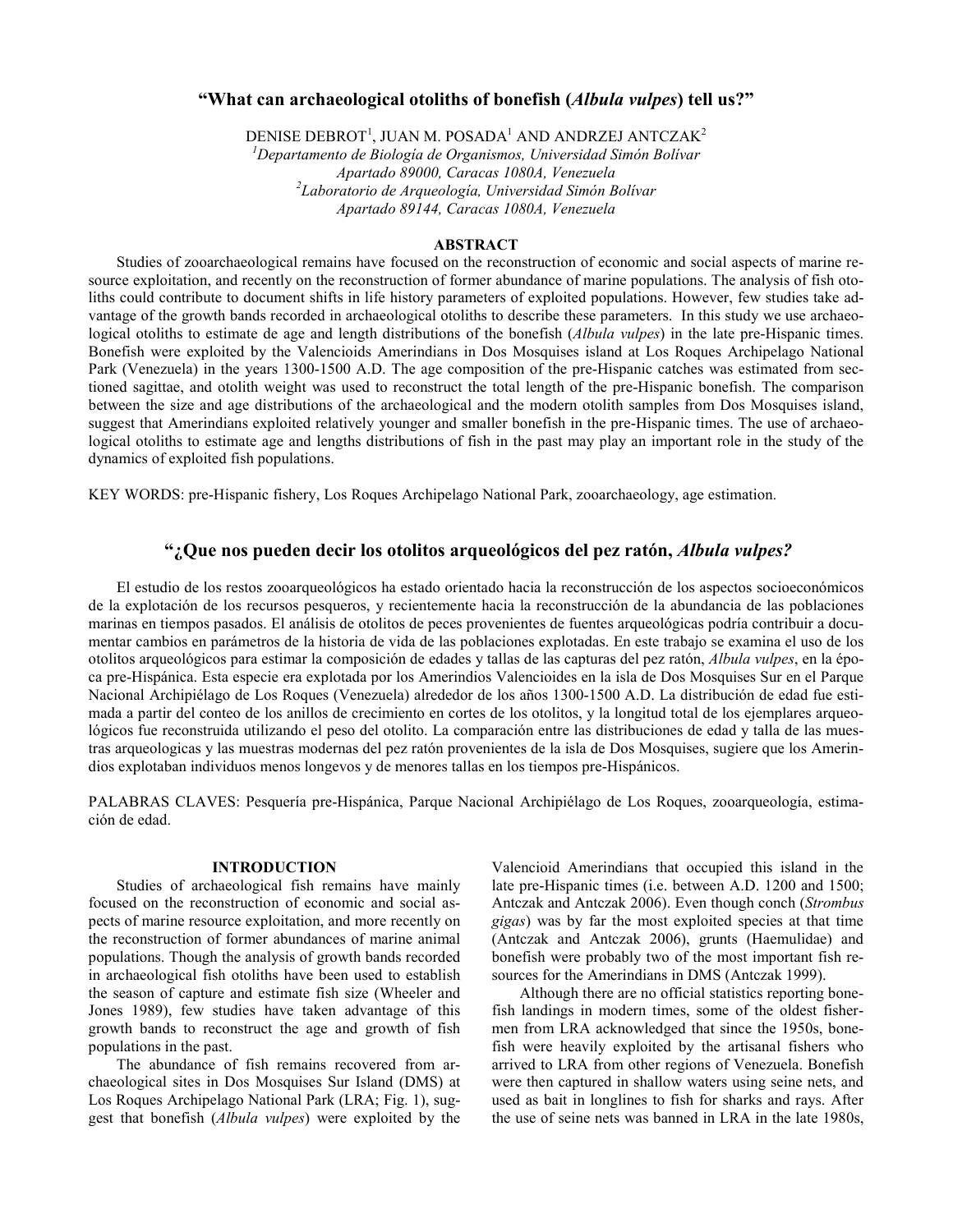

Figure 1. Map of Los Roques Archipelago National Park showing the location of the study site, Dos Mosquises Sur island.

bonefish were only caught occasionally, given that this species is not considered a meat fish in LRA and has no commercial value in the local market. In the last decade, however, this species has become the basis of a profitable recreational catch-and-release fishery in LRA (Posada et al. 2007).

In this study we combine the approaches of zooarchaeology and fisheries biology to reconstruct the age and size composition of bonefish exploited by the Valencioids Amerindians in DMS. This offers a unique opportunity to examine if the size and age distributions of bonefish have changed in more than 500 years in Los Roques Archipelago, from the times of the pre-Hispanic exploitation to the present.

# MATERIALS AND METHODS

## Study Area

The present study was carried out in Los Roques Ar-

chipelago National Park (LRA), an insular reef platform located 155 Km to the north off the central coast of Venezuela (11°44'45'' to 11°58'36'' N and 66°33'30'' to 66° 57'27'' W). This archipelago is made up of 42 islands and 200 sand banks, and encompasses an area of  $1250 \text{km}^2$  (Fig. 1).

## Archaeological otolith sample

The archaeological bonefish otoliths (sagittae) used for this study were recovered during systematic archaeological excavations carried out on Dos Mosquises Sur Island (Fig. 1) as part of the Archaeology of the Islands of Venezuela research project, conducted by A. Antczak and M. Antczak. Dos Mosquises Sur Island (DMS) was interpreted to be a multifunctional campsite occupied in the late pre-Hispanic times (i.e. between A.D. 1200 and 1500) by Valencioid Amerindians from the north central Venezuelan mainland (Antczak and Antczak, 2006).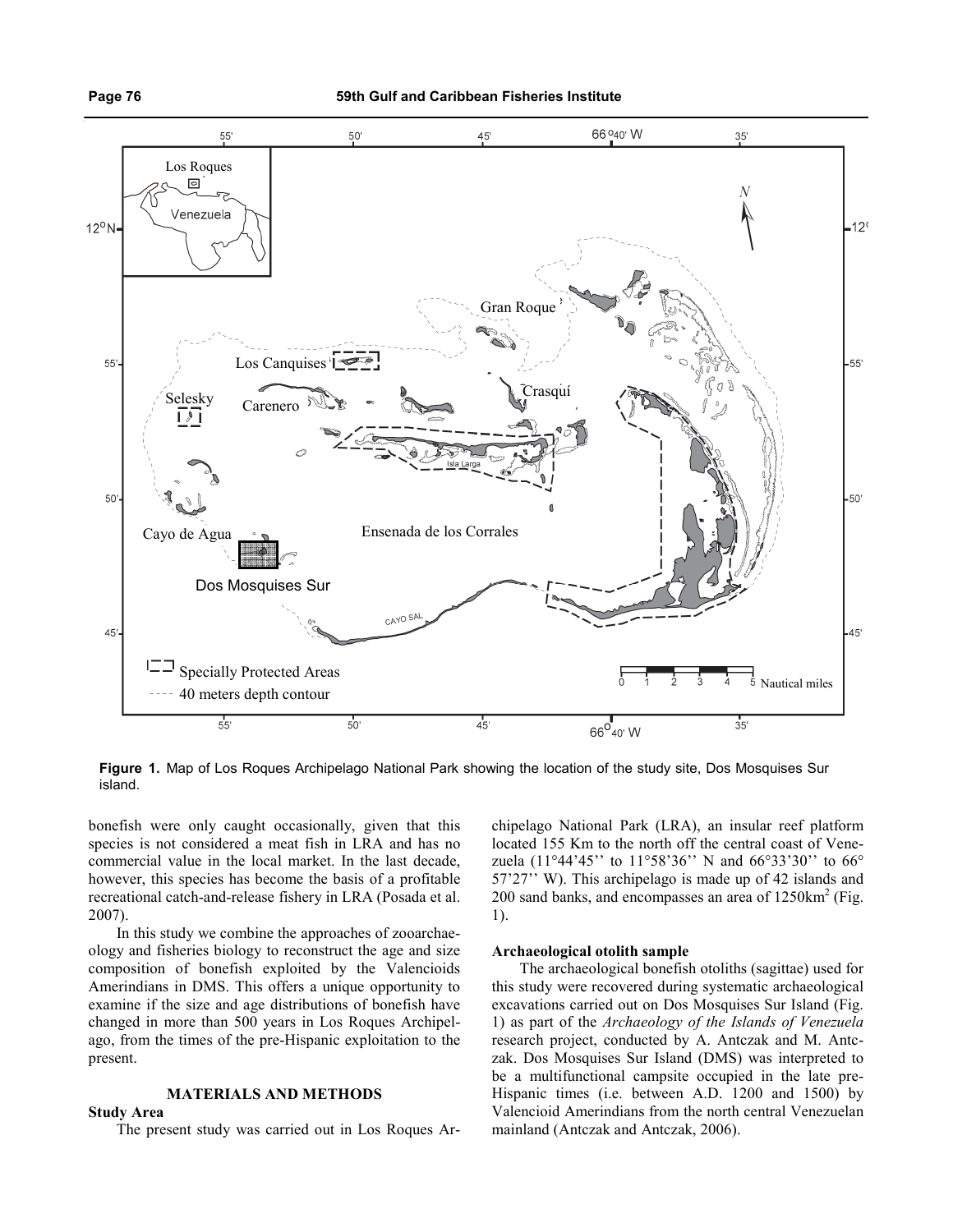

Figure 2. Age distributions of pre-Hispanic and present-day bonefish (Albula vulpes) at Dos Mosquises Sur sland, Los Roques Archipelago National Park.

Otoliths and other fish remains recovered from DMS were dated by cultural artifacts (ceramics) in same context and by the stratigraphic position of this context. Bonefish sagittae were identified using a reference collection composed of modern specimens that were collected within less than one kilometer from the study site (see Antczak 1999 for methodology details). For this study, 125 left saggitae from archaeological sites at DMS were used to estimate the age distribution of the pre-Hispanic bonefish catches.

#### Present-day otolith samples

Present-day bonefish sagittae were obtained from 102 specimens collected with a beach seine (2 cm mesh opening) in shallow waters (< 2 meters) surrounding DMS (Fig.1). All individuals were measured (fork length, FL, mm), weighted (total weight, TW, g), and sex was recorded. Samplings were carried between 2003 and 2006.

#### Otolith preparation and age estimation

The left sagittae from the modern and archaeological samples were weighed to the nearest 0.0001 g (OW) using an electronic balance. Otoliths were then sectioned transversely, examined under a dissecting microscope with 40X magnification, and read for annuli by two independent readers.



Figure 3. Size distribution of pre-Hispanic and presentday bonefish (Albula vulpes) at Dos Mosquises Sur island, Los Roques Archipelago National Park. Observed total fish lengths are plotted for the present-day sample and reconstructed total fish length for the pre-Hispanic sample.

#### Age and size distributions

Fish length at capture is registered for all modern otoliths, but is unknown for the archaeological otoliths. Thus, conversion of the pre-Hispanic otolith measurements (i.e. weight, length, width) into fish lengths was required to be able to reconstruct the length of the fish at capture in the case of the archaeological sample. The highest correlation with the modern fish lengths was for otolith weight (OW, g), therefore the relationship between OW and total fish length (TL, mm) for the modern specimens was examined using various generalized linear models, to determine the best fit based on the coefficient of determination (r2).

Age distributions estimated from annuli counts were generated for the pre-Hispanic and modern otolith samples. Observed fish lengths were plotted for the modern bonefish, while the reconstructed fish lengths were plotted for the pre-Hispanic bonefish. The age and size distributions for the modern and pre-Hispanic samples were compared by a Kolmogorov-Smirnov two sample test.

#### RESULTS AND DISCUSSION

# Reconstruction of pre-Hispanic fish length at capture

The reconstruction of pre-Hispanic fish lengths was carried out using the relationship between total fish length